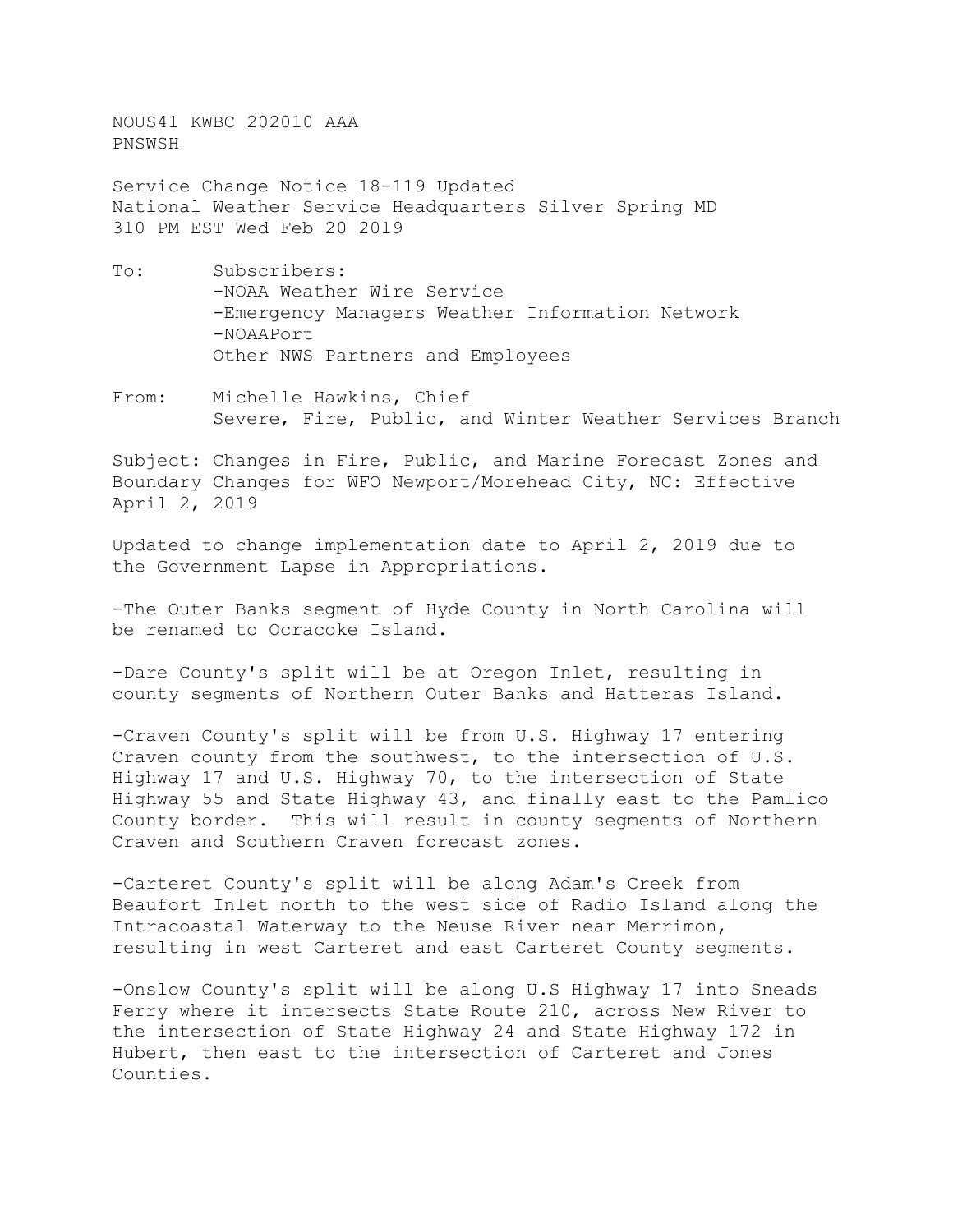-The Ablemarle Sound marine forecast zone will be split at the east end of the sound, stretching from mainland Dare County to Point Harbor, with a new marine segment containing the Croatan and Roanoke Sounds.

If April 2, 2019, is declared a Critical Weather Day, this implementation will be postponed to April 4, 2019.

A graphic depicting these changes is online at:

<http://www.weather.gov/mhx/ZoneChanges>

These changes are intended to provide increased flexibility and improved accuracy of forecast and various watches, warnings and advisories in the public, fire, and marine weather programs. These changes will result in more geographically precise forecast, watch and warning products for the general public and will enhance web-based graphical product consistency and appearance.

These zone changes require partners and users to take appropriate action to receive the new zone products using the Universal Generic Code (UGC) zone code format (Z) listed in Table 2. Products affected by this change are listed in Table 3.

Table 1: WFO MHX's current public, fire, and marine weather forecast zones

| Current Zone Name | Current UGC (Z) | Zone Type |
|-------------------|-----------------|-----------|
|                   |                 |           |
| Outer Banks Hyde  | NCZ104          | Land      |
| Outer Banks Dare  | NCZ103          | Land      |
| Craven            | NCZ093          | Land      |
| Carteret          | NCZ095          | Land      |
| Onslow            | NCZ098          | Land      |
| Albemarle Sound   | AMZ130          | Marine    |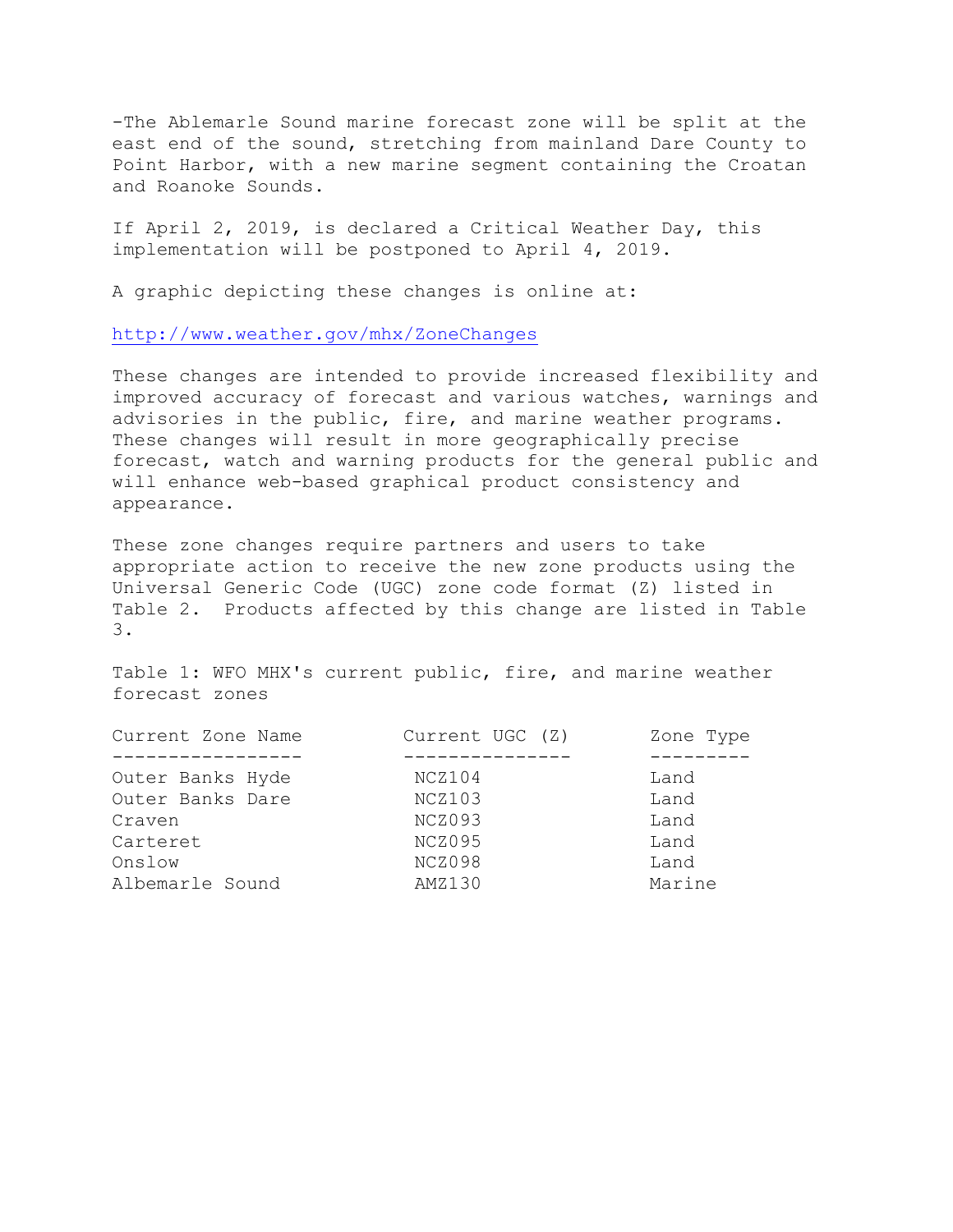Table 2: New WFO MHX affected Public, Fire and Marine Weather Forecast Zones:

| New Zone Name                     | New UGC (Z) | Zone Type |
|-----------------------------------|-------------|-----------|
|                                   |             |           |
| Ocracoke Island                   | NCZ204      | Land      |
| Northern Outer Banks              | NCZ203      | Land      |
| Hatteras Island                   | NCZ205      | Land      |
| Northern Craven                   | NCZ193      | Land      |
| Southern Craven                   | NCZ194      | Land      |
| West Carteret                     | NCZ195      | Land      |
| East Carteret                     | NCZ196      | Land      |
| Inland Onslow                     | NCZ198      | Land      |
| Coastal Onslow                    | NCZ199      | Land      |
| Albemarle Sound                   | AMZ230      | Marine    |
| Croatan and Roanoke Sounds AMZ231 |             | Marine    |

Table 3: WFO MHX Products affected by these changes:

| Product Name                     | WMO Header  |      | AWIPS ID      |
|----------------------------------|-------------|------|---------------|
| Special Weather Statement        | WWUS82 KMHX |      | SPSMHX        |
| Hurricane Local Statement        | WTUS82 KMHX |      | HLSMHX        |
| Local Tropical Watch/Warning     | WTUS82 KMHX |      | TCVMHX        |
| Extreme Wind Warning             | WTUS82 KMHX |      | <b>EWWMHX</b> |
| Zone Forecast Product            | FPUS52 KMHX |      | ZFPMHX        |
| Hazardous Weather Outlook        | FLUS42 KMHX |      | HWOMHX        |
| Non-Precipitation Watch/Warning/ |             |      |               |
| Advisory                         | WWUS72 KMHX |      | NPWMHX        |
| Winter Weather Watch/Warning/    |             |      |               |
| Advisory                         | WWUS42 KMHX |      | WSWMHX        |
| Area Forecast Matrices           | FOUS52      | KMHX | AFMMHX        |
| Fire Weather Message             | FNUS52 KMHX |      | FWFMHX        |
| Flood Watch/Warning/Advisory     | WGUS62 KMHX |      | FFAMHX        |
| Hydrologic Outlook               | FGUS72 KMHX |      | ESFMHX        |
| Fire Weather Watch               | WWUS82 KMHX |      | RFWMHX        |
| Red Flag Warning                 | WWUS82 KMHX |      | <b>RFWMHX</b> |
| Public Information Statement     | NOUS42      | KMHX | PNSMHX        |
| Pointe Forecast Matrices         | FOUS52 KMHX |      | PFMMHX        |
| Area Forecast Discussion         | FXUS62 KMHX |      | AFDMHX        |
| Precipitation and Temperature    |             |      |               |
| Summary                          | SXUS52 KMHX |      | HYDMHX        |
| Daily River and Lake Summary     | FGUS52      | KMHX | <b>RVDMHX</b> |
| Hydrologic Statement             | FGUS82      | KMHX | <b>RVSMHX</b> |
| Hydrologic Statement             | SRUS42 KMHX |      | <b>RVAMHX</b> |
| Air Quality Alert                | AEUS72 KMHX |      | AQAMHX        |
| Air Quality Forecast             | AEUS72      | KMHX | <b>AQIMHX</b> |